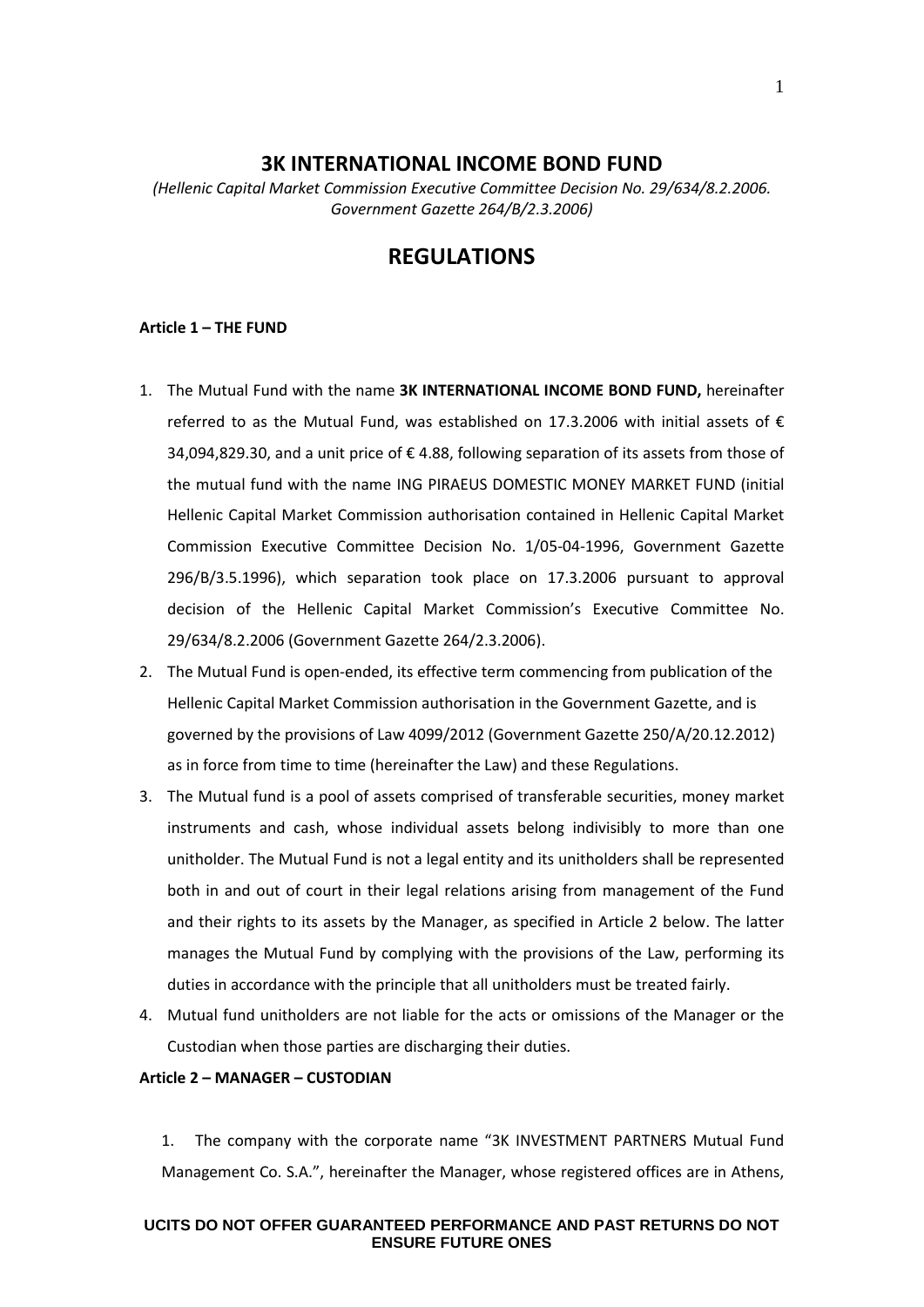has undertaken management of the Mutual Fund within the meaning of Article 12 of the Law. The Manager was lawfully incorporated by means of decision No. Κ2- 7642/15.10.1990 of the Ministry of Development (then the Ministry Trade & Commerce). Its original corporate name was NATIONALE – NEDERLANDEN MUTUAL FUND MANAGEMENT Co. S.A. and its registered offices are in Kallithea, Attica and its entire share capital, paid up in full, is  $\epsilon$  234,776.23. The Manager has General Commercial Register No. 1003501000 (ex Companies Reg. No. 22671/06/Β/90/27). By means of Hellenic Capital Market Commission Decision No. 22/386/10.12.2002, read in conjunction with Ministry of Development Decision No. Κ2-1113/2003 (Government Gazette No. 921/3.2.2003), the corporate name was changed to ING PIRAEUS MUTUAL FUND MANAGEMENT Co. S.A., trading as ING PIRAEUS MFMC. Decision No. Κ2-7973/30.6.2005 of the Deputy Minister of Development approved the merger of ING PIRAEUS MUTUAL FUND MANAGEMENT Co. S.A. and ING PIRAEUS INVESTMENT FIRM S.A. with the latter being absorbed by the former, and its share capital today stands at  $\epsilon$  1,455,198.00. By means of Hellenic Capital Market Commission Decision No. 397/21.6.2006, read in conjunction with Ministry of Development Decision No. K2-9532/29.6.2006 the corporate name of the company was changed to ING MUTUAL FUND MANAGEMENT Co. S.A., trading as ING MFMC. Hellenic Capital Market Commission Decision No. 233/9.1.2015 read in conjunction with Decision No. 8165/23.1.2015 of the Ministry of Development, which was entered in the General Commercial Register on 23.1.2015 (No. 296427) changed the company's corporate name 3K INVESTMENT PARTNERS Mutual Fund Management Co. S.A., trading as 3K INVESTMENT PARTNERS.

- 2. The Manager may sell units in the Mutual Fund directly and/or via credit institutions, management companies, insurance companies, investment firms and portfolio investment firms.
- 3. The Manager may give up managing the Mutual Fund only if the conditions laid down in Article 21 of the Law are met.
- 4. The duties of Mutual Fund Custodian are performed on the basis of a written contract signed with the Manager by the bank with the corporate name Piraeus Bank S.A. whose registered offices are at 4 Amerikis St., Athens, hereinafter referred to as the Custodian. The Custodian shall be liable for properly performing all duties and obligations specified in Article 36 of the Law, and the duties deriving from the relevant custodianship agreement signed with the Manager, including but not limited to the safekeeping of the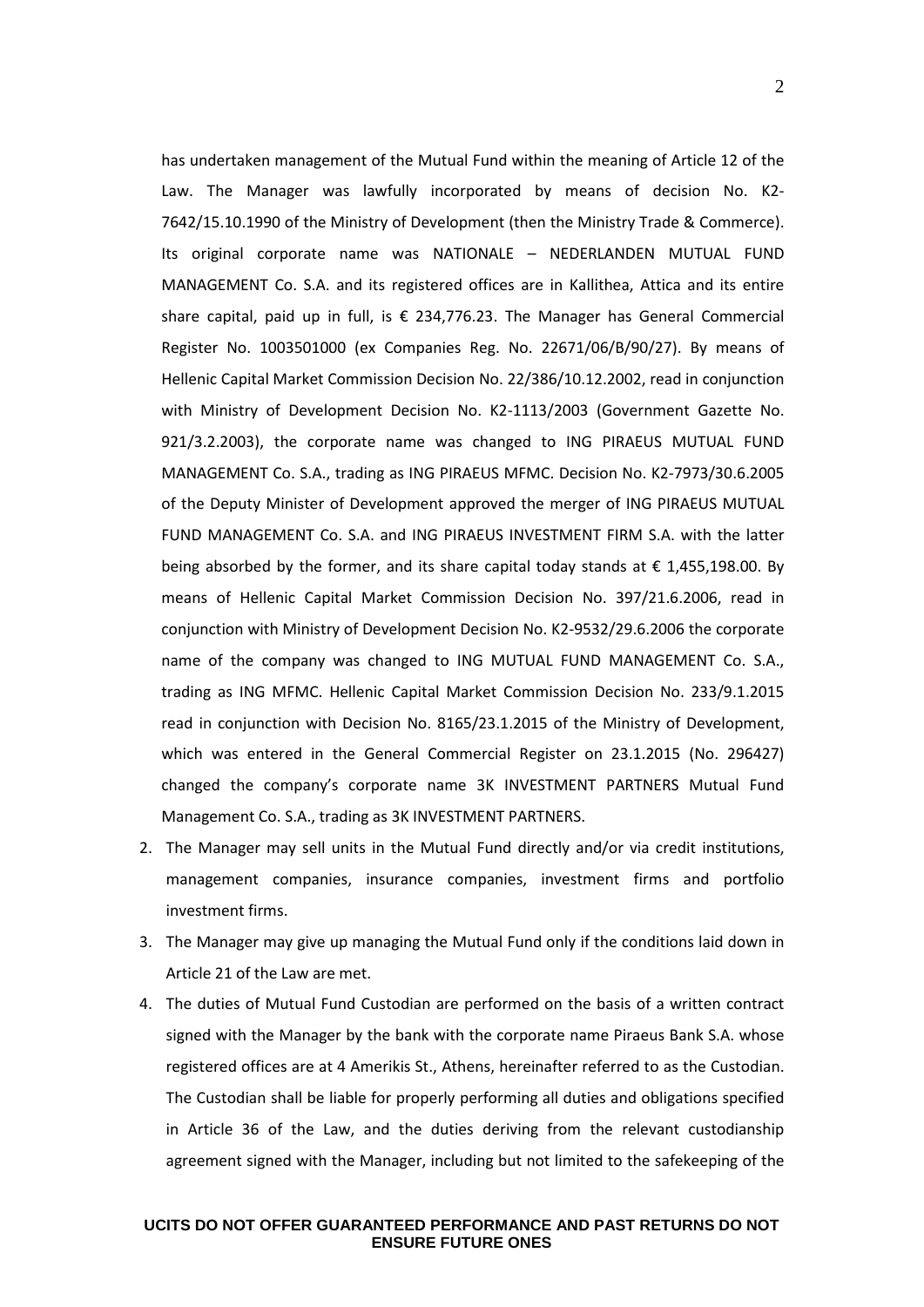Mutual Fund's assets, cash monitoring, executing orders from the Manager apart from those contrary to the provisions of the Law, the decisions of the Hellenic Capital Market Commission issued pursuant to it and the Mutual Fund's regulations, complying with the obligation to provide information to both the Manager and the Hellenic Capital Market Commission, and the Manager is obliged to monitor proper implementation of the Custodian's duties.

- 5. The Custodian may give up its duties provided it gives the Manager at least 3 months advance notice and the new Custodian is approved by the Hellenic Capital Market Commission or it may be replaced following a request made by the Manager and approved by the Hellenic Capital Market Commission in accordance with the specific provisions of Article 36(10) of the Law. A Custodian which has resigned or been replaced shall continue to perform its duties until the new Custodian has fully taken up its duties, to whom all assets of the Mutual Fund shall be handed over, and a report on this matter shall be prepared. The fact that the Custodian has resigned or been replaced and the fact that a new Custodian has taken up its duties shall be promptly notified by the Manager to unitholders in the Mutual Fund using a durable medium and by posting a notice to that effect on its website.
- 6. In performing their duties, the Manager and the Custodian are obliged to act in a honourable and lawful manner, with professionalism, independence and in the exclusive interests of each mutual fund and its unitholders. The Custodian must not take steps in relation to the mutual fund or the manager acting on its behalf, which could cause conflicts of interest between the Fund, its unitholders, the Manager and itself, excluding only the case where it has functionally and hierarchically divided the execution of its duties as Custodian from other duties it has which could cause conflicts of interest, and where it has identified, managed, monitored and suitably notified potential conflicts of interest which arise to unitholders in the Fund.
- 7. The Custodian shall be liable in accordance with the Law to the Fund and its unitholders for loss by it or a third party to whom custodianship has been delegated of the financial instruments placed in its custody in accordance with Article 36(6)(a) of the Law. Where financial instruments which were placed in safekeeping are lost, the Custodian shall promptly return a financial instrument of the same type or of corresponding amount to the Fund or Manager acting on the Fund's behalf. The Custodian shall not be liable where it is proven that the loss was due to an extraneous event beyond its reasonable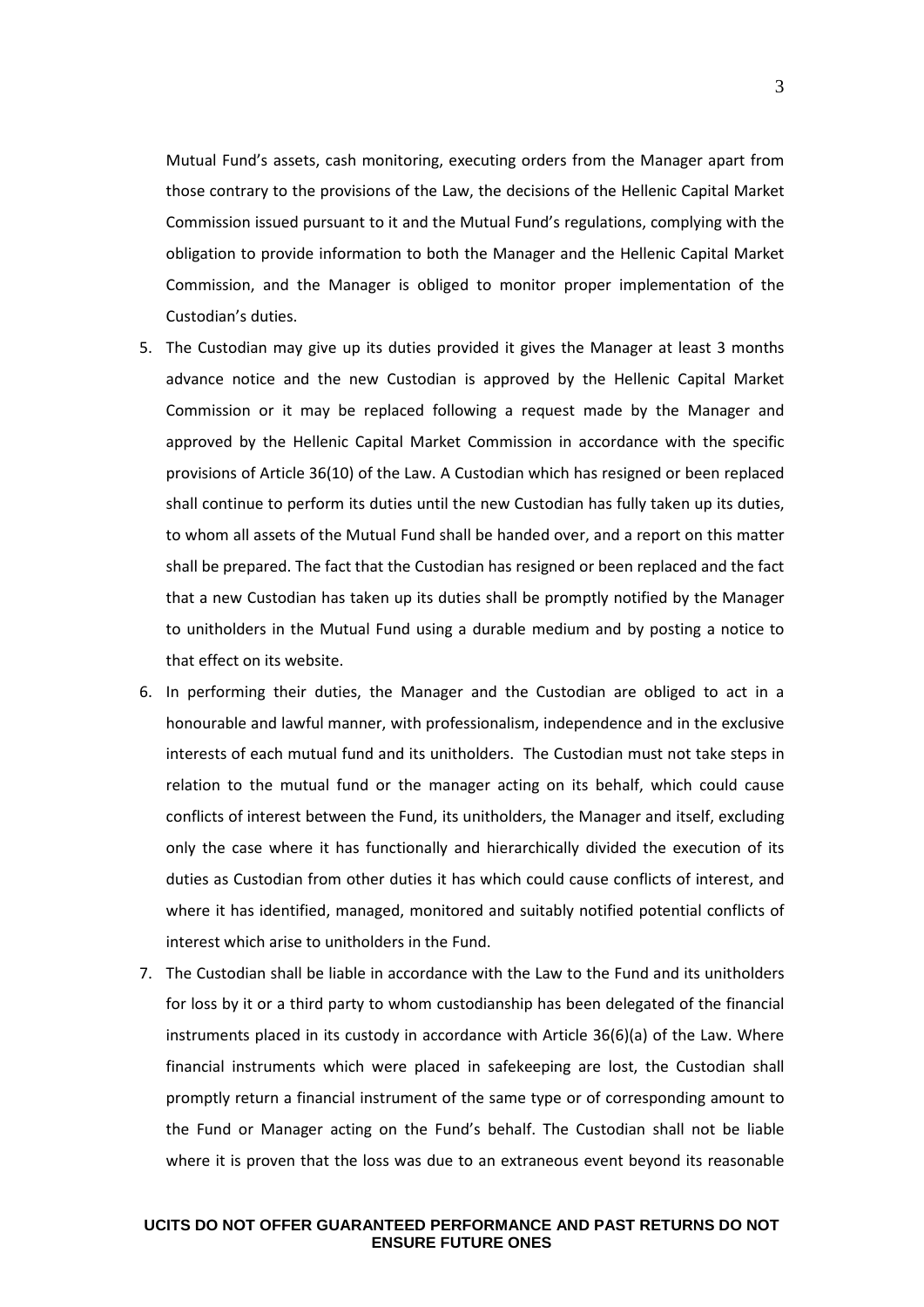control whose consequences would not have been avoidable despite reasonable efforts to the contrary. The Custodian shall also be liable to the Fund and its unitholders for any other losses suffered as a result of intentional or negligent improper performance of the obligations it has in law. The Custodian's liability cannot be excluded or limited under contract and is not affected by any delegation done pursuant to Article 36a of the Law.

- 8. Unitholders in the Fund may cite the Custodian's liability, directly or indirectly via the Manager, provide that that does not lead to overlaps in redress filed or unequal treatment of the unitholders.
- 9. The Custodian may not delegate the functions specified in Article 36(4) and (5) of the Law to third parties. However, the Fund asset safekeeping function specified in Article 36(6) of the Law may be delegated to third parties provided the following conditions are met: a) the duties are not delegated to avoid complying with the requirements of the Law, b) the Custodian can demonstrate that there was an objective reason for such delegation and c) the Custodian has demonstrated due skill, care and diligence when selecting and appointing any third party to whom it intends to delegate its duties, and continues to demonstrate due skill, care and diligence when periodically re-examining and constantly checking any third party - provider, and the arrangements which the latter has made in relation to the duties delegated to it. Delegation of fund asset safekeeping in accordance with the above is governed by Article 36a of the Law.
- 10. Subject to the conditions laid down in Article 22 of the Law, the Manager and Custodian may assign part of their operations / functions to third parties.

# **Article 3 – INVESTMENT OBJECTIVE, INVESTMENT POLICY, PORTFOLIO MANAGEMENT METHOD, PERMITTED INVESTMENTS AND LIMITS, NON-ACQUISITION OF SIGNIFICANT INFLUENCE, DEGREE OF INVESTMENT RISK AND CHARACTERISTICS OF THE AVERAGE UNITHOLDER**

- 1.The Fund's investment objective is to generate income and achieve capital appreciation by primarily investing in debt securities traded in Greece and/or abroad.
- 2.To achieve its objective the Fund invests at least 65% of its assets in debt securities (bonds) issued or guaranteed by Member States of the European Union or public international organisations in which one or more Member States participate or by companies established in a Member State of the European Union, which are traded on regulated markets in Greece or abroad. To a lesser extent the Fund may invest part of its assets in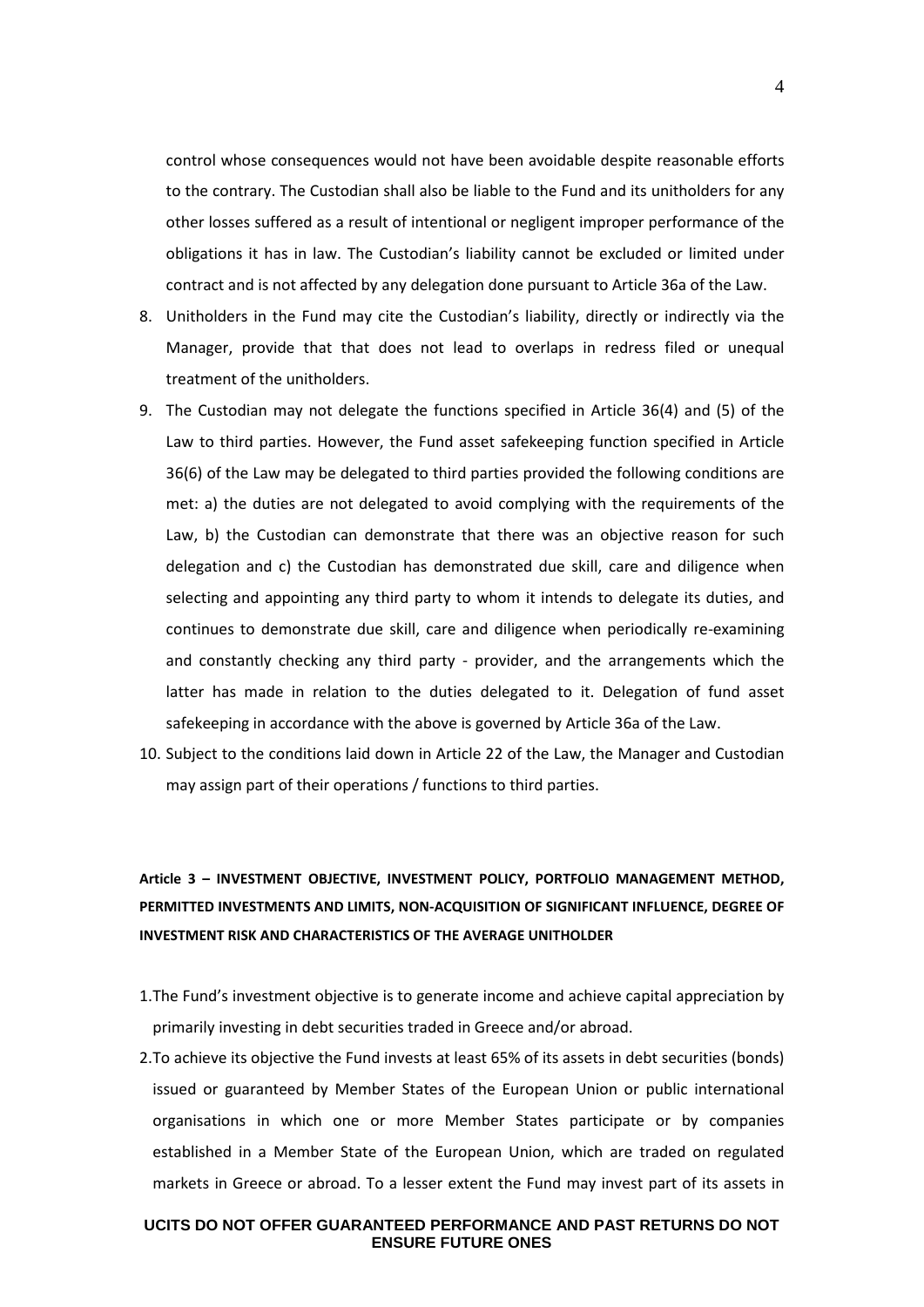other transferable securities, money market instruments, derivatives, debt securities, bank deposits and units/shares in UCITS or other collective investment undertakings within the meaning of Article 59(1)(e) of the Law. The Fund's investment in equities may not exceed 10% of the Fund's net assets. The Fund may also, to a lesser degree, hold liquid cash assets.

- 3.The Manager shall actively manage the Mutual Fund. The choice of debt securities shall be made after analysing and evaluating factors such as the interest rate environment and the issuer's credit rating, in the context - at all times- of optimising the risk - return ratio. When managing the Fund, derivatives may also be used, primarily for hedging purposes.
- 4. The Mutual Fund may make investments in the following instruments:

(I). Transferable securities and money market instruments which:

(a) are accepted or traded on a regulated market within the meaning of Article 4(21) of Law 4514/2018 and the corresponding provisions of the national laws of the Member States, which transposed the provisions of Article 4(21) of Directive 2014/65/EU.

(b) are traded on another supervised market of a Member State which operates normally, is acknowledged and open to the public.

(c) are accepted on a securities exchange of another state or which are traded on another supervised market of another state which operates normally, is acknowledged and open to the public.

(II) Newly-issued transferable securities which are to be listed on a securities exchange or other market within 1 year from being issued at the latest.

(III) Deposits with credit institutions payable to depositors on demand or time deposits of up to 12 months duration, in accordance with the conditions laid down in Article 59(1)(f) of the Law.

(IV) Money market instruments not traded on a supervised market under the conditions laid down in Article 59(1)(h) of the Law.

(V). Derivative financial instruments under the conditions laid down in Article 59(1)(g) of the Law and

(VI) Units in UCITS or other equivalent collective investment undertakings within the meaning of Article 59(1)(e) of the Law.

Moreover, the Mutual Fund may invest up to 10% of its net assets in other transferable securities or money market instruments which are not listed above.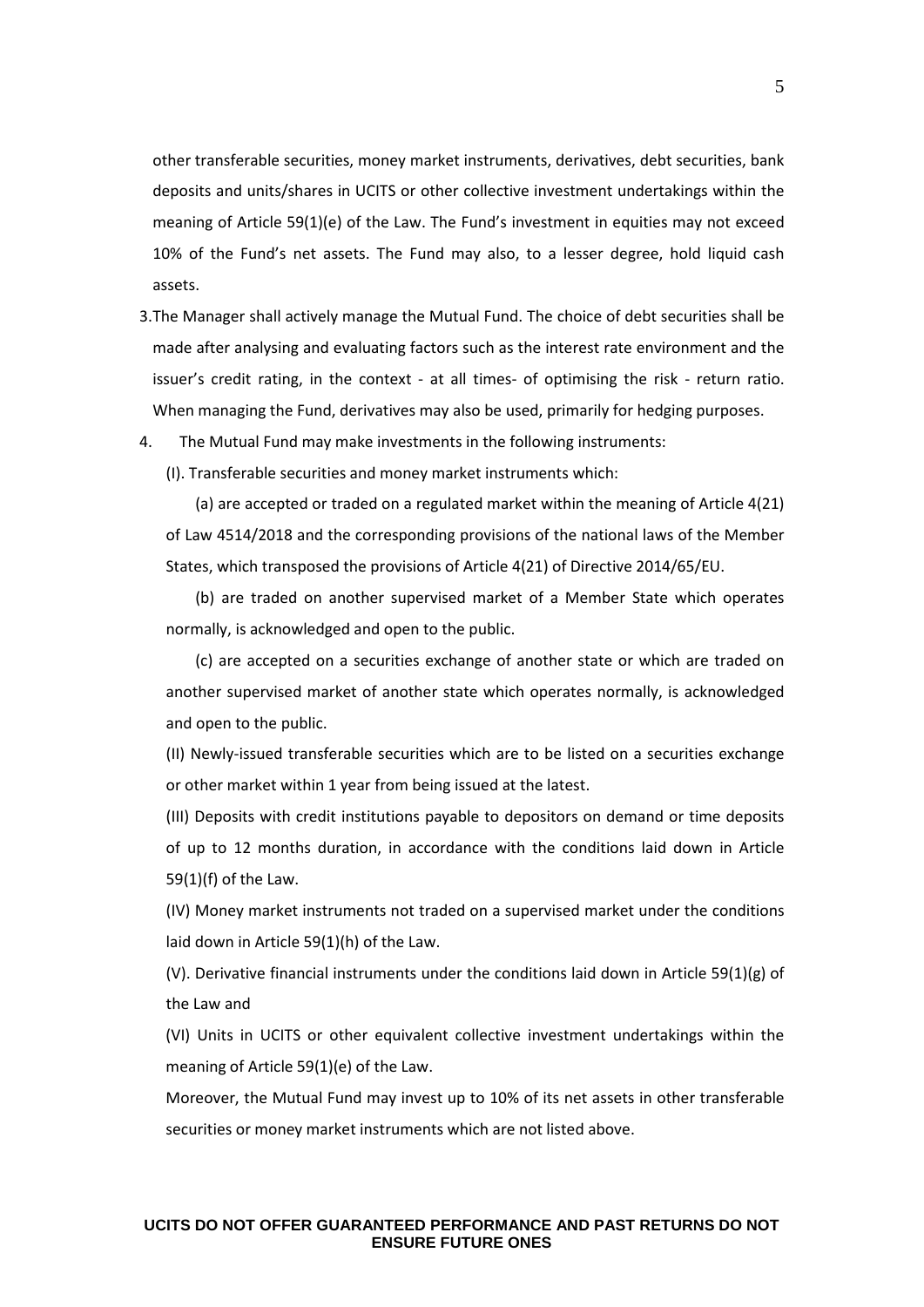- 5. The Mutual Fund may not acquire transferable securities and/or money market instruments from the same issuer where they account for more than 10% of its net assets. Up to 40% of the Fund's net assets may be placed in transferable securities and/or money market instruments of issuers, in each of which a sum of more than 5% of Fund net assets have been invested. That restriction shall not apply to deposits and OTC derivative transactions. The Mutual Fund shall not be permitted to place more than 20% of its net assets in deposits with the same credit institution while in the case of OTC derivatives the exposure to risk to a counterparty which is one and the same credit institution may not exceed 10% of its net assets, or 5% where the counterparty is not a credit institution. The investment in UCITS units may not exceed 10% in total of the Fund's total assets. Moreover, the Mutual Fund shall not be permitted to have a combined holding of over 20% of its net assets in: a) investments in transferable securities or money market instruments issued by the same organisation, b) deposits at that organisation and/or c) risks from OTC derivatives whose counterparty is that organisation.
- 6. Save for the exceptions cited in Article 64 of the Law, the Mutual Fund is not permitted to acquire more than 10% securities with or without voting rights in the same issuer and 25% of all units in a UCITS or other collective investment undertaking referred to in Article 59(1)(e) of the Law. Moreover, the Manager shall not be permitted, in relation to all UCITS managed, to acquire more than 10% of the corresponding category of securities from the same issuer, with or without voting rights.
- 7. By way of exception to the foregoing provisions, it is permitted to place up to 35% of the Fund's net assets in transferable securities and money market instruments from the same issuer, where those transferable securities or money market instruments have been issued or are guaranteed by a Member State or by non-Member States as defined in the relevant decision of the Hellenic Capital Market Commission or by a public international organisation in which one or more Member States of the European Union participate.
- 8. The Mutual Fund may, in accordance with the more specific provisions of Article 61(4)(b) of Law 4099/2012, invest up to 25% of its net assets in bonds issued by a credit institution whose registered offices are in a Member State of the European Union which is subject in law to a special public supervision regime, which enables the bondholders to be protected. In that case the Fund's investments in bonds which, per issuer, are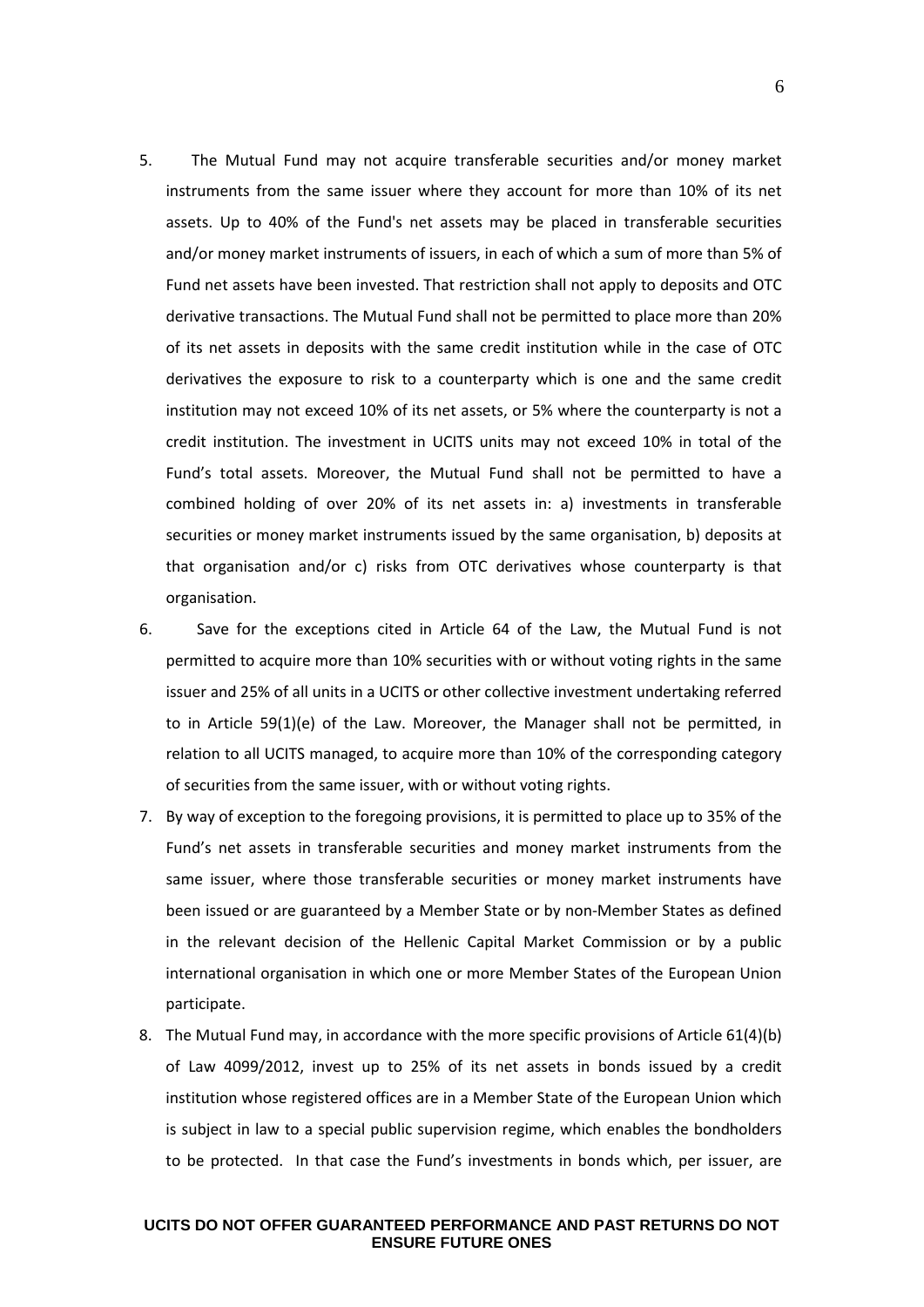over 5% shall not be permitted when cumulated to exceed 80% of the Fund's net assets, subject to the 25% threshold per issuer.

9. a) Mutual Fund investments in transferable securities or money market instruments which have been issued by the same organisation or deposits in that organisation or transactions in derivative financial instruments with that organisation as counterparty which have been entered into in accordance with paragraphs 5 to 8 of these Regulations, without prejudice to point (b) of this paragraph, may not exceed when cumulated 35% of the Fund's net assets.

b) Risk exposure to a counterparty to which the Fund is exposed during an offexchange derivatives transaction may not exceed: i) 10% of the Fund's net assets when the counterparty is a credit institution as defined in Article 59(1)(f) of Law 4099/2012 or ii) 5% of the Fund's net assets in all other cases.

- 10. The Fund is permitted to invest its entire assets in transferable securities and money market instruments from the same issuer which are issued by or guaranteed by the Greek State or other Member States of the European Union where those transferable securities and money market instruments come from at least 6 different issues and the securities from each issue do not exceed 30% of the Fund's net assets.
- 11. The Fund is considered to have a *moderate investment risk* since the portfolio is primarily invested in debt securities whose prices may fluctuate to a high degree.
- 12. The fund is aimed at investors with a long-term investment horizon who wish to tie their investment into the performance of debt security markets.

## **Article 4 – MUTUAL FUND ASSET VALUATION RULES**

- 1.The net assets of the Mutual Fund, the number of units, the net unit price, the sale price and the redemption price of units, per class of units, are computed for each working day and posted on the Manager's website on the internet.
- 2.a) To compute the value of the Fund's net assets one must deduct in the manner outlined in Article 6 of these Regulations, (i) the fees and commission of the Manager, the Custodian and members of regulated markets, the cost of publications mandated by law and other expenses specified in Article 6 of these Regulations, as well as (ii) profits which may be distributed to unitholders valued on 31 December each year.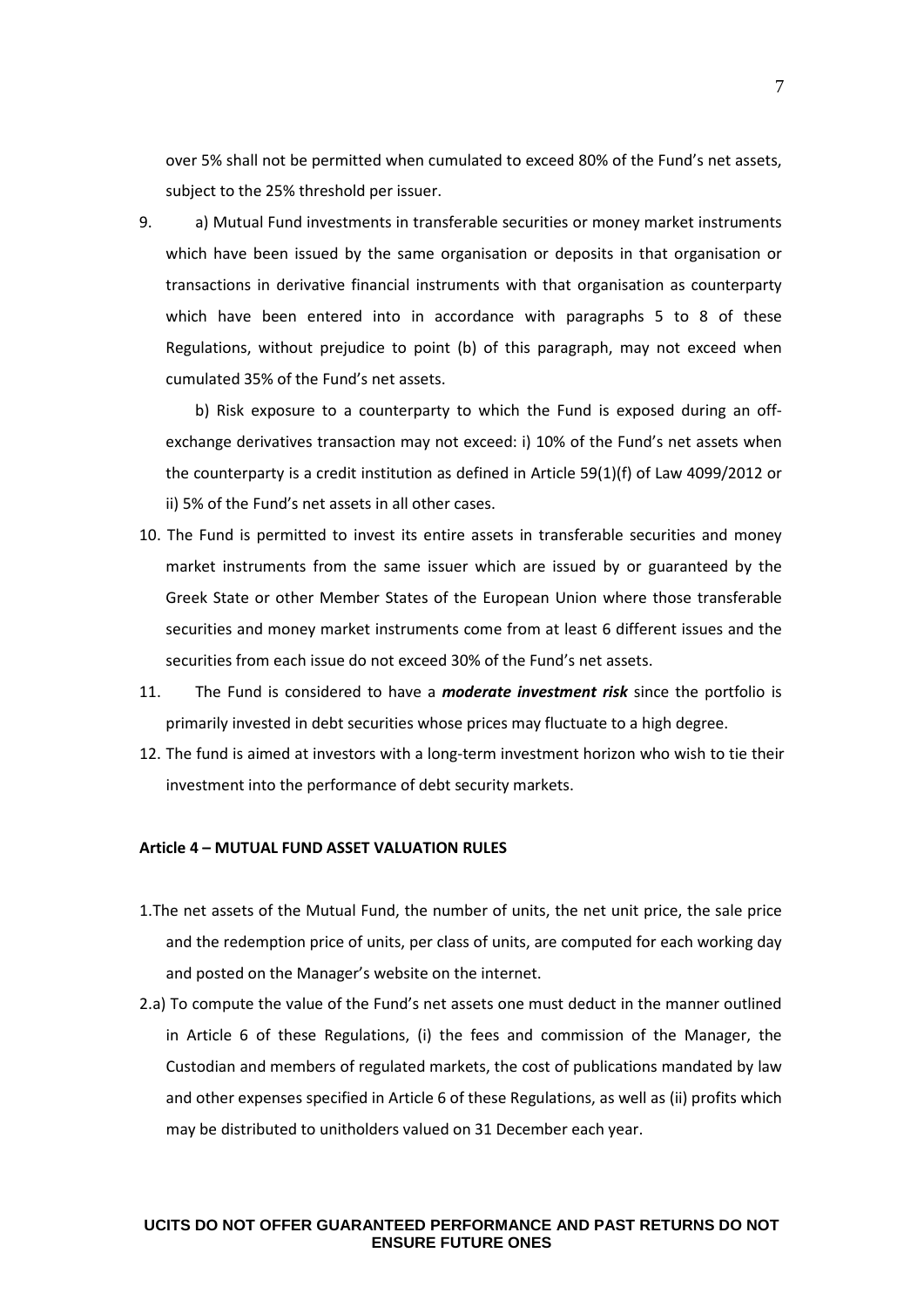b) To compute the net value of units in each class of units, the section of the Fund's net assets corresponding to each class of units must be divided by the number of units in that class. The sale price and redemption price for units in each class may as appropriate exceed or be less than the net price for units in that class by a figure corresponding to the sales or redemption commission applied.

3. The Manager values the Fund's assets at fair value in accordance with the specific provisions of Law 4308/2014 and the accounting rules laid down in a decision of the Hellenic Capital Market Commission. Fair value is calculated and related disclosures determined in accordance with the IFRS.

### **Article 5 - UNITS - SALE AND REDEMPTION THEREOF**

- 1. The Fund's assets are divided into units. The number of units in circulation increases with the issuing and sale of new units, and reduces with the redemption of units. Units are divided into 4 classes:
	- a. *A Retail units class* which is available in its entirety to clients/investors without distinction
	- b. *A Dividend Retail units class* which is available in its entirety to clients/investors without distinction
	- c. *An Institutional units class* which is only available to institutional investors
	- d. *A Dividend Institutional units class* which is only available to institutional investors.

Units in the same class have the same value and entitle unitholders to the same rights. The classes are different in the following respects: (a) the sale and redemption commission rate payable by unitholders in each class when purchasing and redeeming units, (b) the management fee rate which is computed on their assets and (c) the distribution of a dividend.

2. In all four unit classes the sale and redemption commission are up to the maximum thresholds specified in these Regulations, which are set out in the detail in the Key Investor Information document for each class of units. The unit price is computed separately for each class of units.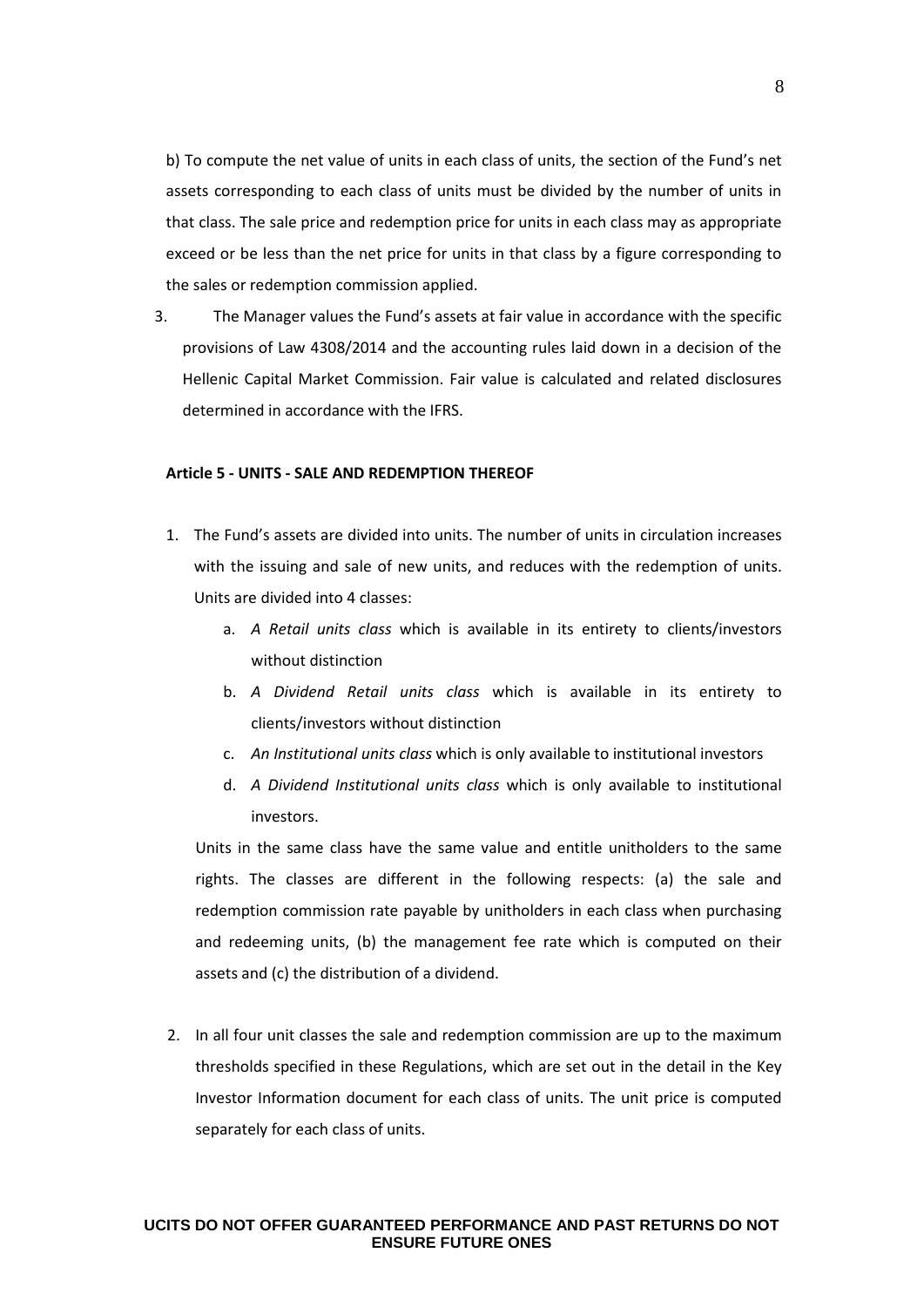The initial value of *retail class unit* was € 4.88 on the date the Fund was set up (17.3.2006).

The initial value of a *Dividend Retail class unit* on the date that class was created was € 5.00.

The initial value of an *Investor class unit* on the date that class was created was € 10.00.

The initial value of a *Dividend Investor class unit* on the date that class was created was € 10.00.

The date on which each class was created means the date the first units in that class were acquired.

- 3. Membership of the Mutual Fund is demonstrated by the relevant units and the particulars of the beneficiary / beneficiaries being entered in a special electronic file held by the Manager. The Manager may assign the task of maintaining that special electronic file to a third party, subject to the provisions laid down in Article 22 of the Law as in force from time to time.
- 4. Where several persons subscribe to units in the Mutual Fund as joint beneficiaries of those units, the provisions of Law 5638/1932 on joint accounts shall apply. Units may be transferred *inter vivos* only between spouses and relatives to the first and second degree but may be pledged in accordance with Article 3(1) and (2) of Emergency Law 1818/1951 and Articles 1244 et seq. of the Hellenic Civil Code. In order for the pledge involving the units to be established, the transaction must be entered in the special electronic file referred to in paragraph 3 which is held by the Manager. Where the pledgor submits an application of the Manager, its rights shall be satisfied by redeeming the units, in which case the provisions of Article 3(1) and (2) of Emergency Law 1818/1951, as in force, and Articles 1244 et seq. of the Hellenic Civil Code, shall apply
- 5. The following steps must be followed to join the Mutual Fund and acquire units as specified in Articles 7(1) or (2) and 82(1) of the Law:

(a) The potential unitholder must submit an application to the Manager in the manner specified by it, which must then check the unitholder's identity.

(b) The Manager or other legal entity acting on its behalf must provide the Key Investor Information document and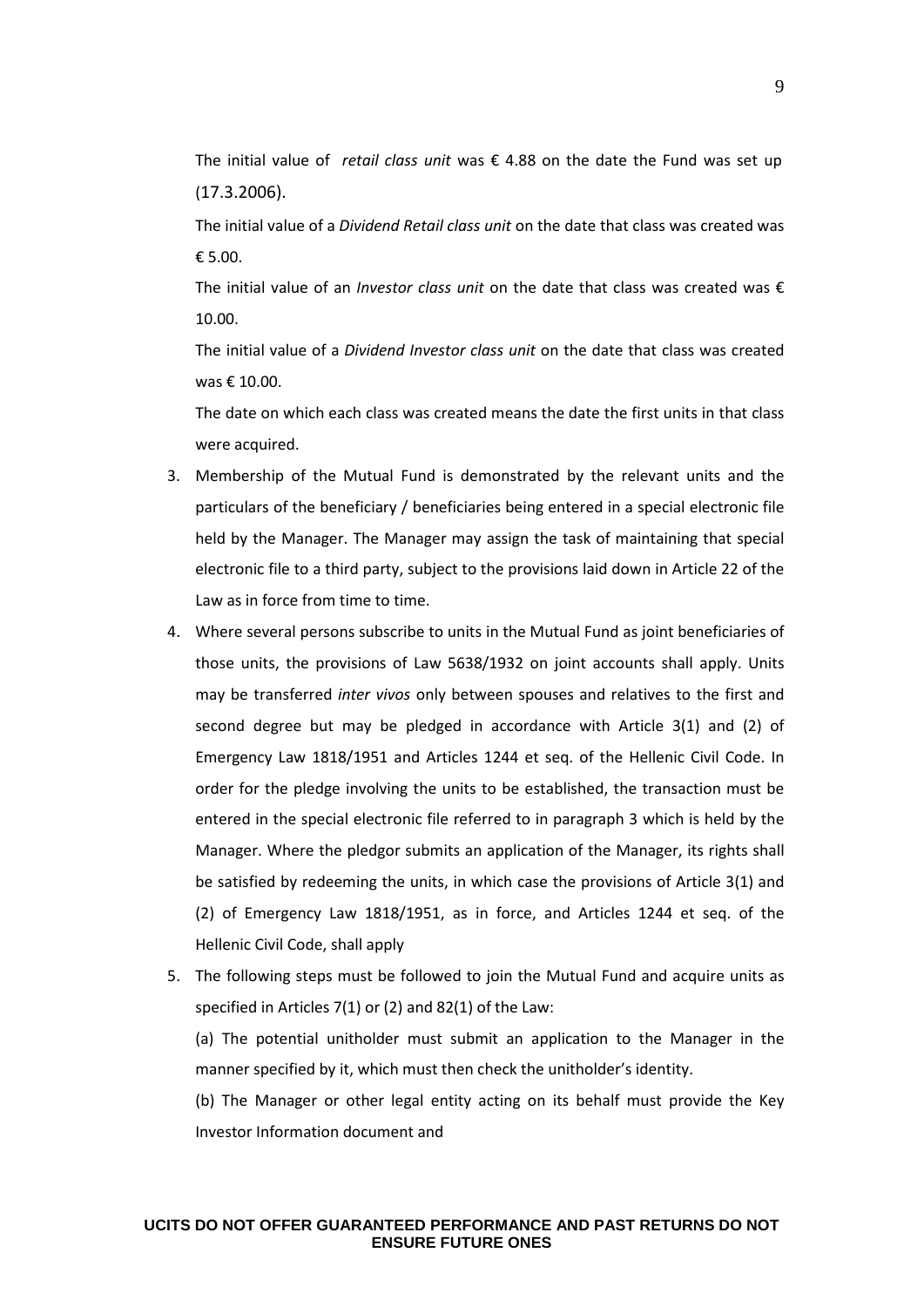(c) The value of the units must be paid in full in cash to the Custodian, and/or provided that the Manager accepts them, the value may be paid in transferable securities within the meaning of Article 3(o) of the Law, listed on a regulated market within the meaning of Article 4(21) of Law 4514/2018.

When units are being sold, the Manager and Custodian are prohibited from granting credit to the detriment of the Mutual Fund.

- 6. The sale price of units is set based on the value of the unit on the day the application form is submitted, in accordance with the specific provisions of Article 11 of the Law and Article 4 of these Regulations. Acceptance of membership forms shall be decided on by the Manager in accordance with the terms of these Regulations. The Manager may suspend the sale of units at its discretion.
- 7. The Manager shall be obliged to redeem units in the Mutual Fund following an application from unitholders, in accordance with the provisions of Article 8 of the Law. Where the unitholder wishes to redeem part of the units it holds, the application must cite the exact number of units the unitholder wishes to redeem. The proceeds from redemption shall be paid in cash in accordance with the specific provisions of Article 8(3) of the Law and the redemption price shall be the price of the date the relevant application was submitted. The proceeds from redemption shall be paid no later than 5 working days after the redemption application is submitted. Redemption of units may be suspended in exceptional cases if required under the circumstances in the interests of unitholders (this shall be done following an application filed by the Manager approved by the Hellenic Capital Market Commission), or bearing in mind the interests of unitholders and/or investors in general, it may also be done following a reasoned decision of the Hellenic Capital Market Commission, if appropriate, in accordance with the specific provisions of Article 8(4) and (5) of the Law.

#### **Article 6 – FEES, COMMISSION AND EXPENSES**

- 1. Unitholders are directly obliged to pay sale and redemption commission for Fund units which are set as follows:
	- *Retail units class*: Up to 3% for sale and up to 3% for redemption.
	- *Dividend Retail units class*: Up to 3% for sale and up to 3% for redemption.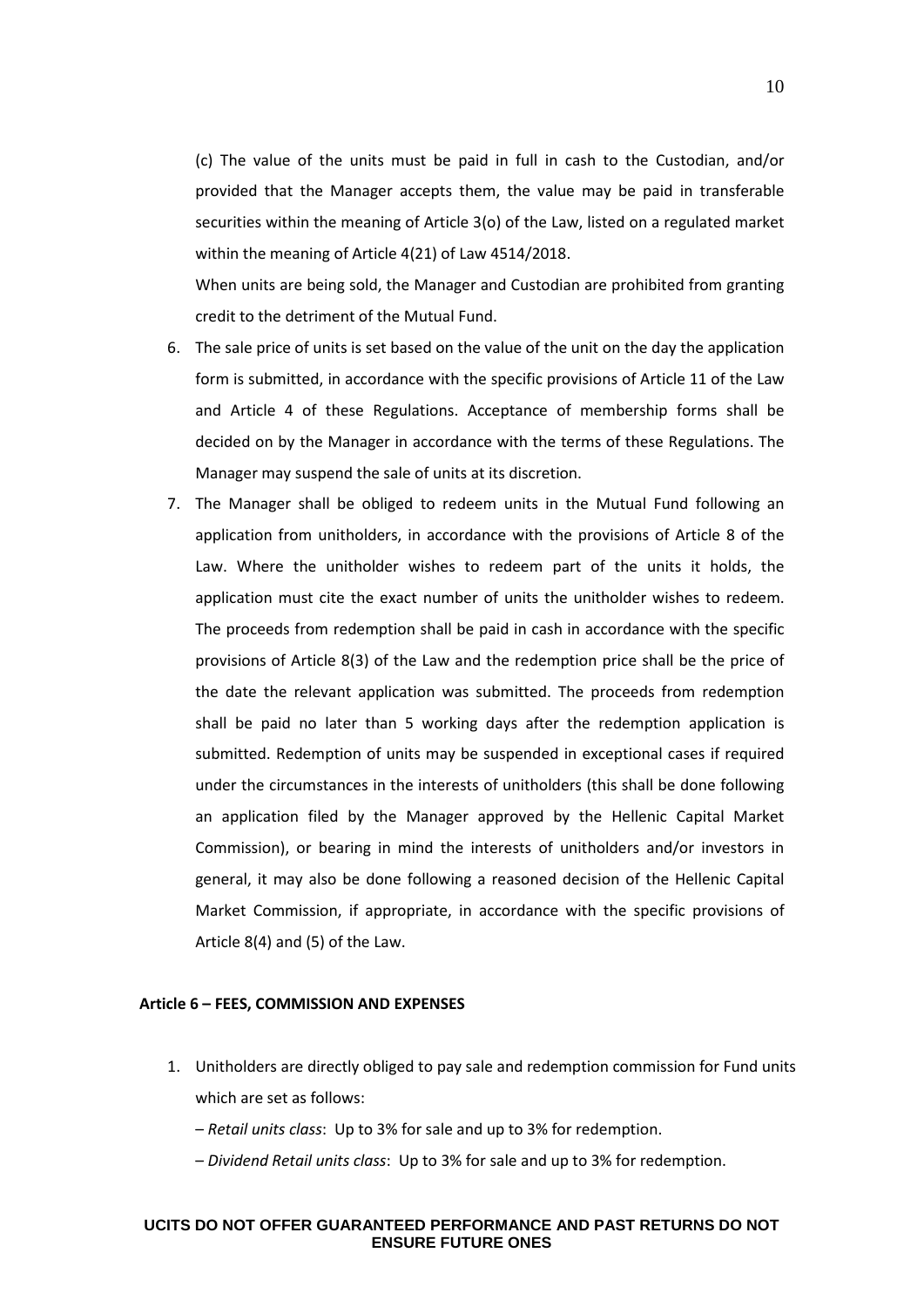– *Institutional units class*: Zero sale and redemption commission,

- *Dividend Institutional units class*: Zero sale and redemption commission,

computed based on the value of units acquired or redeemed. These amounts are collected by the Manager at the time the relevant transaction is entered into.

2. The following commission and expenses are deducted from the Mutual Fund's assets:

a) All payments to the persons below, including persons to which functions have been outsourced:

- to the Manager

- to the Custodian

b) The fee of statutory auditors for auditing the Mutual Fund.

c) Payments to legal and other advisors.

d) Any distribution expenses (for example printing and postage expenses).

e) Prior period expenses.

f) expenses, taxes, and commission for transactions entered into on the Mutual Fund's behalf.

g) expenses for publications made on the Fund's behalf which are required by law.

h) expenses relating to the provision of information to Fund unitholders required by the relevant legislation.

i) Any taxes relating to the Mutual Fund imposed by the applicable legislation, levies payable to the Hellenic Capital Market Commission and related charges.

Payments to the Manager and the Custodian (under point a) which corresponding to the dividends class units shall be imputed to the assets of that class.

Of these expenses, distribution expenses (point d) and expenses for mandatory information provided to Mutual Fund unitholders in accordance with the relevant legislation (point h) are charged directly to the class of units held by unitholders these expenses relate to. Other expenses (points b, c, e, f, g and i) are payable by both classes of units pro rata with their holding in the Mutual Fund's assets.

3. The fees the Manager receives and the Custodianship fee are as follows:

a) Fees received by the Manager

 $\Rightarrow$  Management fee

- up to 1.50% per year for Retail units class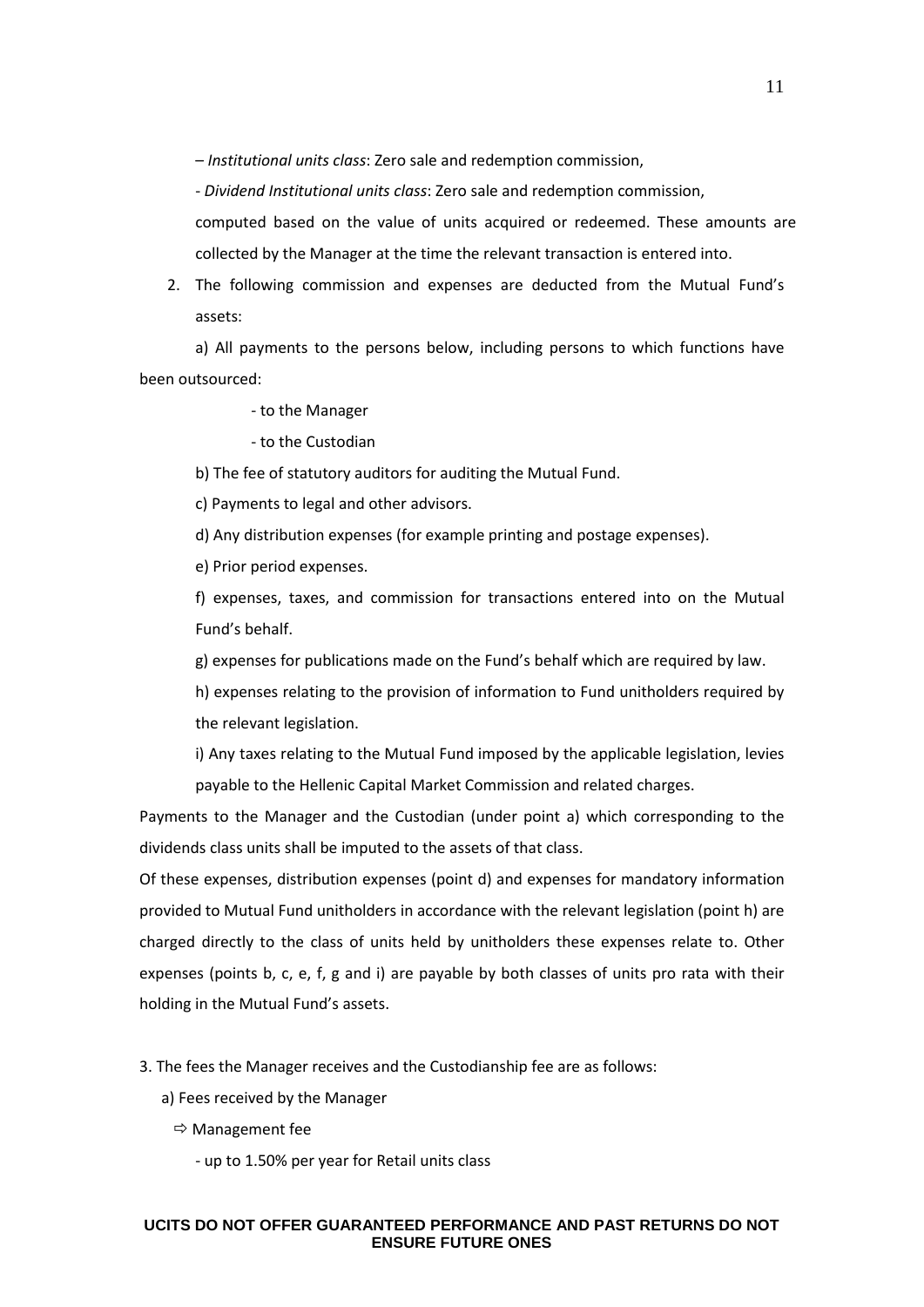- up to 1.50% per year for Dividend Retail units class
- up to 0.80% per year for Institutional units class
- up to 0.80% per year for Dividend Institutional units class
- b) Fees received by the Custodian
- $\Rightarrow$  The custodianship fee for both classes of units is up to 0.15% per year.

## **Article 7 – PROFIT DISTRIBUTION**

- 1. Fund revenues from interest and dividends may be re-invested or distributed each year to unitholders having first deducted all expenses relating to the Fund for the accounting period specified in Article 6 of the Regulations.
- 2. The Manager may re-invest or distribute profits from the sale of Fund assets to unitholders at its discretion, having deducted any capital losses incurred by the end of the year.
- 3. Where the Manager decides to distribute profits they shall be distributed within 3 months from the end of the accounting period, which is 12 months in duration, and a notice to that effect, shall be posted on the Manager's website on the internet before distribution commences.

 Profits shall be distributed to all persons who hold units in classes fr which dividends can be distributed, on the last day of the accounting period during which profits were generated.

- 4. Unitholders may request that their profits be re-invested in the Fund. This is commission-free.
- 5. When profits are paid out, the corresponding taxes shall be withheld in accordance with the legislation which applies at the time the profits are paid out.

#### **Article 8 – WINDING UP OF MUTUAL FUND AND UNITHOLDERS' MEETING**

- 1. The Fund shall be wound up where any of the grounds below exist:
	- a) the licence establishing it was withdrawn by the Hellenic Capital Market Commission;
	- b) an event specified in these Regulations as bringing about its winding up occurs;
	- c) where all units have been redeemed;
	- d) following a decision of the meeting of the Fund's unitholders;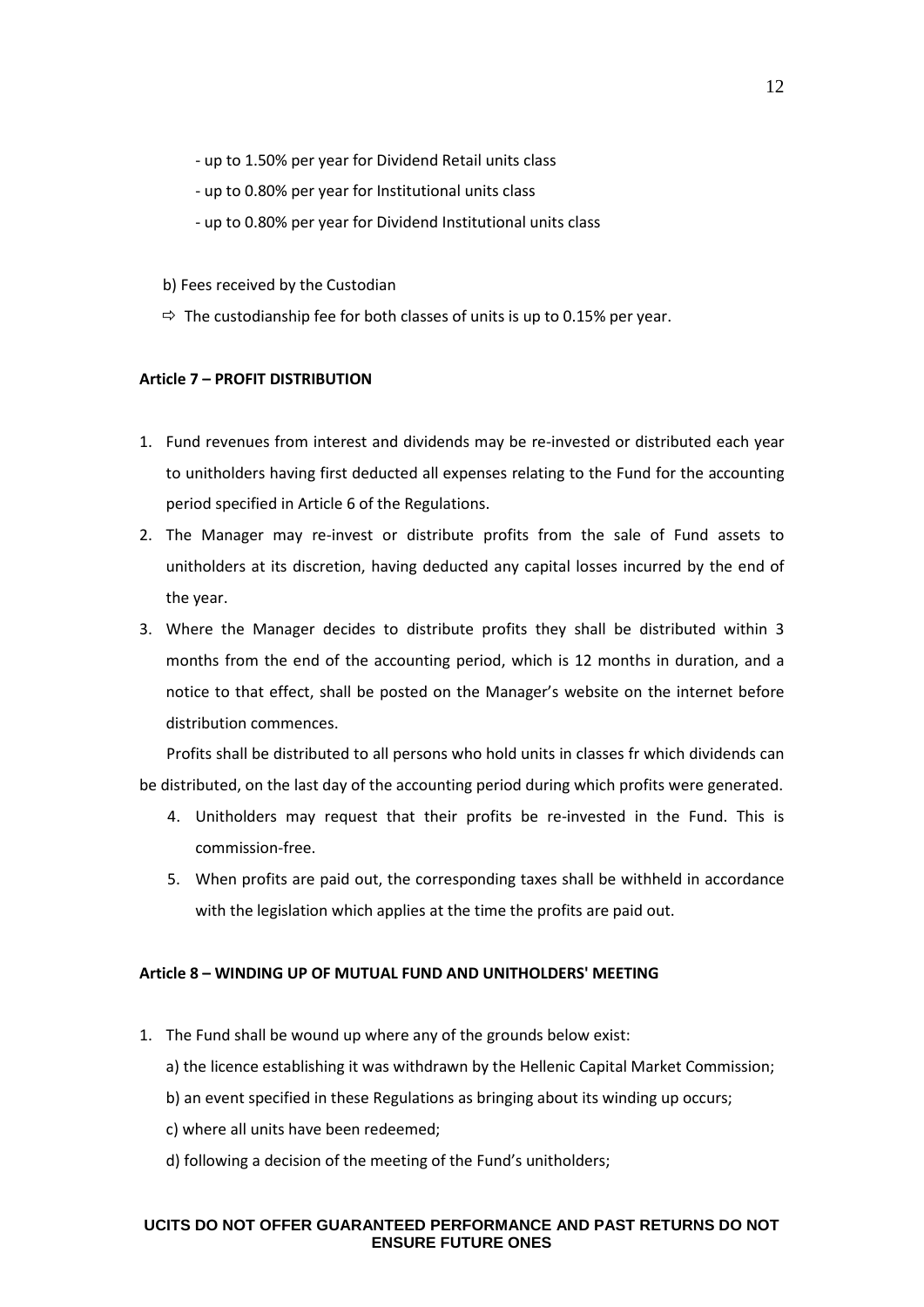e) where the Manager or Custodian is wound up, resigns, becomes bankrupt, is placed in compulsory receivership or its operating permit is withdrawn, where it has not been possible to replace them; or

f) following a decision of the Fund.

- 2. Where the Mutual Fund is wound up, its net assets will be distributed by the Custodian acting on instructions from the Manager. After the Mutual Fund's assets have been distributed, a special report will be prepared and signed by the Manager, the Custodian and the Mutual Fund's certified public accountant. The report will be sent without undue delay to the Hellenic Capital Market Commission, posted on the Manager's website on the internet, and made available to unitholders in the Mutual Fund at points where the units were on sale.
- 3. Unitholders representing at least 1/20 of the Mutual Fund's units are entitled to ask the Manager to convene a meeting of unitholders on any issues associated directly or indirectly with management of the Mutual Fund. The Manager shall be obliged to convene the Unitholders' Meeting for the Mutual Fund no later than 30 days from the date on which it receives the request referred above.
- 4. Where the net value of the Mutual Fund in relation to the benchmark price, as defined in the indents below, reduces by 5/10, the Hellenic Capital Market Commission may require that the Manager convene the Unitholders' Meeting for the purpose of winding up the mutual fund. The benchmark price will be determined on the first day of each calendar quarter and will be calculated as the arithmetic average of the Mutual Fund's net value for each of the last four quarters. When each new quarter comes to an end, the Mutual Fund's total net value in that quarter shall replace the corresponding value from the oldest quarter in calculating the benchmark price. The redemption of units will be suspended when the Hellenic Capital Market Commission issues a decision requiring the meeting of unitholders in the Mutual Fund to be convened. If the meeting decides to wind up the Mutual Fund, the right to redeem its units may no longer be exercised, or in the opposite case the decision suspending redemption of its units will be revoked.

#### **Article 9 – AMENDMENT OF THESE REGULATIONS**

1. These Regulations shall be jointly amended by the Manager and the Custodian, with the approval of the Hellenic Capital Market Commission. Notice of amendments to these